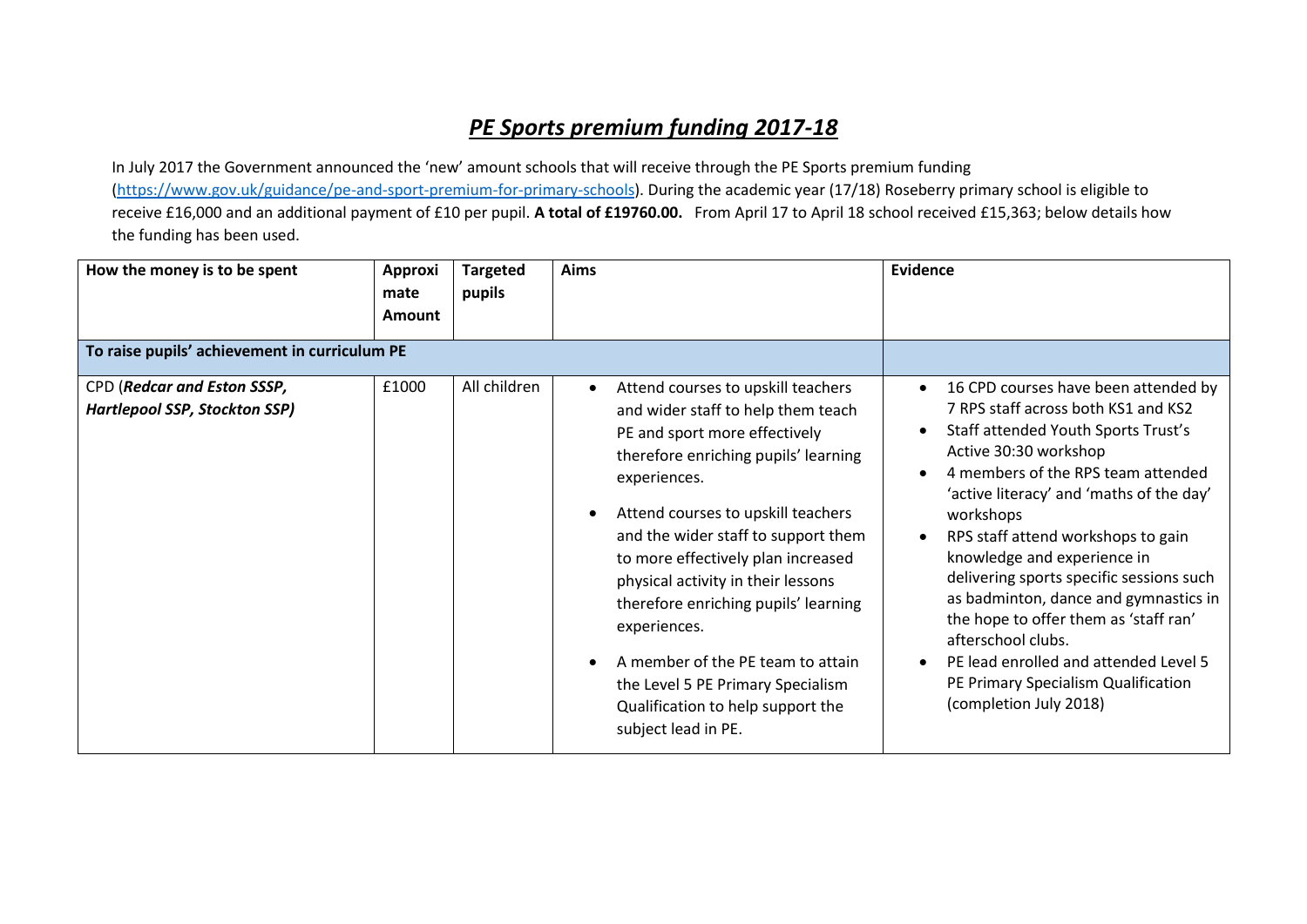| To buy new or replenish old/broken PE<br>equipment (Bishop Sports Ltd)<br>To increase pupils' participation and success in school sport (including competitive school sport) | £3,300 | All Children      | To help staff continue to teach<br>$\bullet$<br>good/outstanding PE and sport more<br>effectively therefore enriching<br>pupil's learning experiences<br>To Increase children's physical<br>$\bullet$<br>activities during break times and<br>lunchtimes                                                                                                                                                                                                                                                                                 | KS1 and KS2 PE cupboards and<br>$\bullet$<br>playground equipment now fully<br>stocked<br>There is a 'no barriers/boundaries'<br>approach when teaching PE and sport<br>There are more opportunities<br>promoting children to be more active<br>There are improved attitudes towards<br>being active and maintaining a healthy<br>lifestyle |
|------------------------------------------------------------------------------------------------------------------------------------------------------------------------------|--------|-------------------|------------------------------------------------------------------------------------------------------------------------------------------------------------------------------------------------------------------------------------------------------------------------------------------------------------------------------------------------------------------------------------------------------------------------------------------------------------------------------------------------------------------------------------------|---------------------------------------------------------------------------------------------------------------------------------------------------------------------------------------------------------------------------------------------------------------------------------------------------------------------------------------------|
| A service level agreement with Stockton<br>Schools Sport Partnership (Stockton<br>SSP)                                                                                       | £1,540 | KS1&2<br>children | Give further opportunities to KS2<br>$\bullet$<br>children to participate in a variety of<br>sports competitions at inter school<br>level.<br>Enrich children's learning<br>experiences<br>To promote healthy lifestyles and<br>introduce children to new<br>sports/activities<br>To encourage participation beyond<br>$\bullet$<br>the normal school day<br>Increase pupils' participation in the<br><b>School Games</b><br>To give children the opportunity of<br>taking on leadership roles at inter<br>school level (Sports Leaders) | 98 children from KS2 have participated<br>in a variety of sporting competitions<br>and festivals. 33 of these children are<br>PP<br>43 KS1 children participated in sports<br>festivals. 14 of these children are PP<br>6 children are currently involved in the<br>sports leadership programme in school                                   |
| <b>Employ outside agencies (Qualified</b><br>Coaches) to deliver sports specific<br>sessions during a lunchtime in                                                           | £600   | KS <sub>2</sub>   | Give further opportunities to KS2<br>$\bullet$<br>children to participate in variety of<br>sports competitions at inter school<br>level                                                                                                                                                                                                                                                                                                                                                                                                  | 98 children form KS2 have participated<br>$\bullet$<br>in a variety of sporting competitions<br>and festivals. 33 of these children are<br>PP                                                                                                                                                                                               |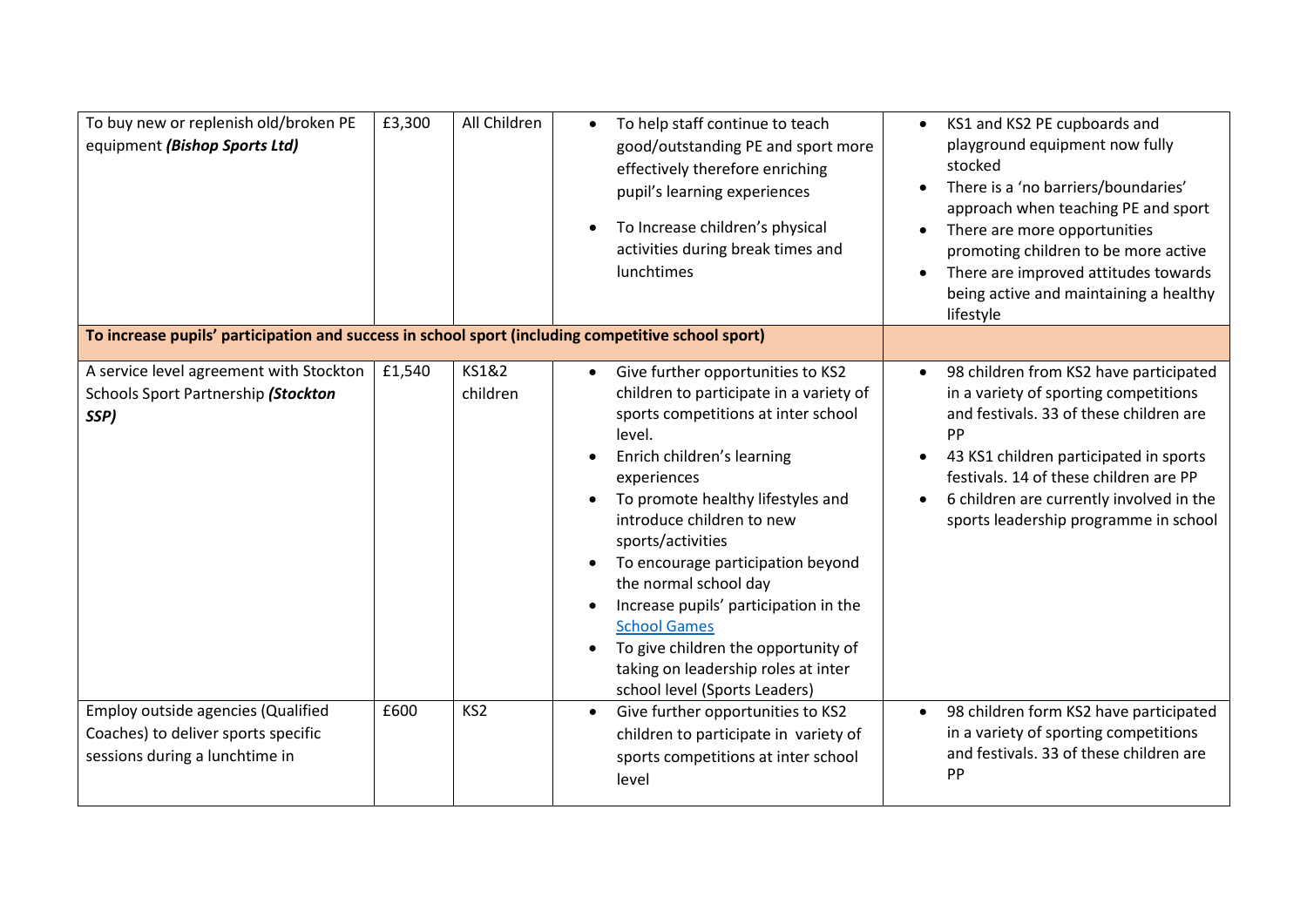| preparation for up and coming<br>competitions. (Total Sport)                                                                  |         |                             |                                                                                                                                                                                                                                                                                                                                   |                                                                                                                                  |
|-------------------------------------------------------------------------------------------------------------------------------|---------|-----------------------------|-----------------------------------------------------------------------------------------------------------------------------------------------------------------------------------------------------------------------------------------------------------------------------------------------------------------------------------|----------------------------------------------------------------------------------------------------------------------------------|
| Employ outside agencies/organisations<br>to deliver sessions of unique/non-<br>traditional sports/activities (Total<br>Sport) | £1,500  | KS <sub>2</sub>             | Give further opportunities to<br>$\bullet$<br>KS1/KS2 children to participate in<br>variety of different sports/activities.<br>To increase physical activity during<br>the normal school day.<br>To provide a pathway to<br>participation beyond the normal<br>school day.                                                        | 68 children from KS2 participated in<br>structured lunchtime activity. 35 of<br>these children are PP                            |
| Provide All children with full RPS sports<br>representative uniform                                                           | £1330   | KS <sub>2</sub><br>Children | To encourage unity, pride and a<br>$\bullet$<br>sense of belonging.<br>To provide opportunities for ALL<br>$\bullet$<br>children to participate in a variety of<br>sports competitions at inter school<br>level no matter their social<br>circumstances.<br>To enrich children's experiences in<br>$\bullet$<br>competitive sport | 98 children form KS2 have participated<br>in a variety of sporting competitions<br>and festivals. 33 of these children are<br>PP |
| Provide Transport to Competition                                                                                              | £900.00 | KS <sub>2</sub><br>Children | Provide further opportunities for KS2<br>children to participate in variety of<br>sports competitions at inter school<br>level                                                                                                                                                                                                    | 143 children from across KS1 and KS2<br>competed at a sporting event or<br>participated in a sports festival                     |
| To improve pupils' engagement in healthy, active lifestyles                                                                   |         |                             |                                                                                                                                                                                                                                                                                                                                   |                                                                                                                                  |
| Provide ALL children with an extra 30<br>minutes of structured physical activity<br>(Simon Carson Ltd)                        | £648    | KS <sub>2</sub><br>Children | Provide additional opportunities for<br>$\bullet$<br>children to access more physical<br>activity within the typical school day.<br>To promote the government 30:30<br>initiative.                                                                                                                                                | 223 children are participating in more<br>structured physical activity per week.<br>103 of these are PP                          |